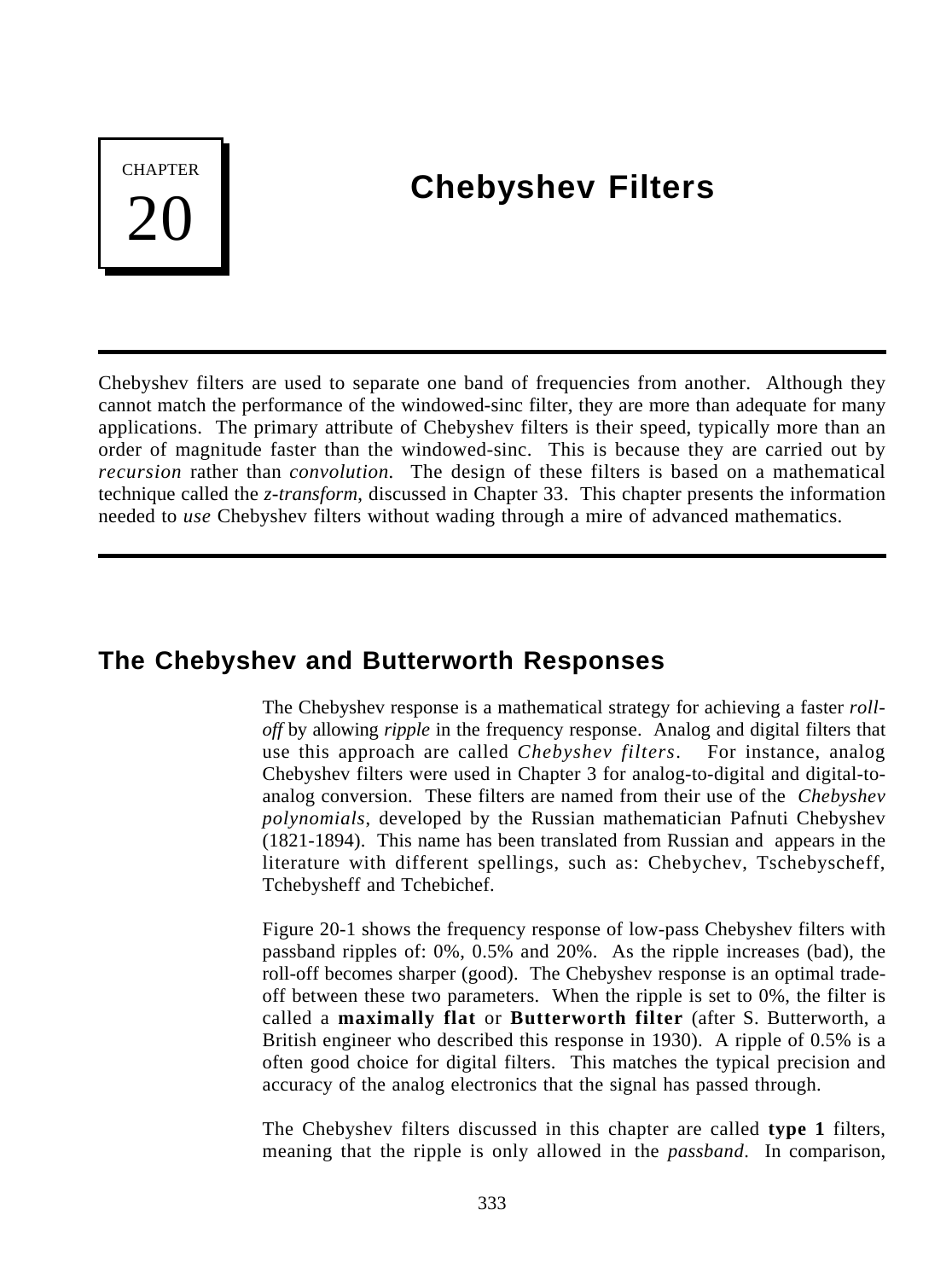### FIGURE 20-1

The Chebyshev response. Chebyshev filters achieve a faster roll-off by allowing ripple in the passband. When the ripple is set to 0%, it is called a *maximally flat* or *Butterworth* filter. Consider using a ripple of 0.5% in your designs; this passband unflatness is so small that it cannot be seen in this graph, but the roll-off is much faster than the Butterworth.



**type 2** Chebyshev filters have ripple only in the *stopband*. Type 2 filters are seldom used, and we won't discuss them. There is, however, an important design called the **elliptic filter**, which has ripple in *both* the passband and the stopband. Elliptic filters provide the fastest roll-off for a given number of poles, but are much harder to design. We won't discuss the elliptic filter here, but be aware that it is frequently the first choice of professional filter designers, both in analog electronics and DSP. If you need this level of performance, buy a software package for designing digital filters.

# **Designing the Filter**

You must select four parameters to design a Chebyshev filter: (1) a high-pass or low-pass response, (2) the cutoff frequency, (3) the percent ripple in the passband, and (4) the number of poles. Just what is a *pole*? Here are two answers. If you don't like one, maybe the other will help:

Answer 1- The Laplace transform and z-transform are mathematical ways of breaking an impulse response into sinusoids and decaying exponentials. This is done by expressing the system's characteristics as one complex polynomial divided by another complex polynomial. The roots of the numerator are called *zeros*, while the roots of the denominator are called *poles*. Since poles and zeros can be complex numbers, it is common to say they have a "location" in the complex plane. Elaborate systems have more poles and zeros than simple ones. Recursive filters are designed by first selecting the location of the poles and zeros, and then finding the appropriate recursion coefficients (or analog components). For example, Butterworth filters have poles that lie on a *circle* in the complex plane, while in a Chebyshev filter they lie on an *ellipse*. This is the topic of Chapters 32 and 33.

Answer 2- Poles are containers filled with magic powder. The more poles in a filter, the better the filter works.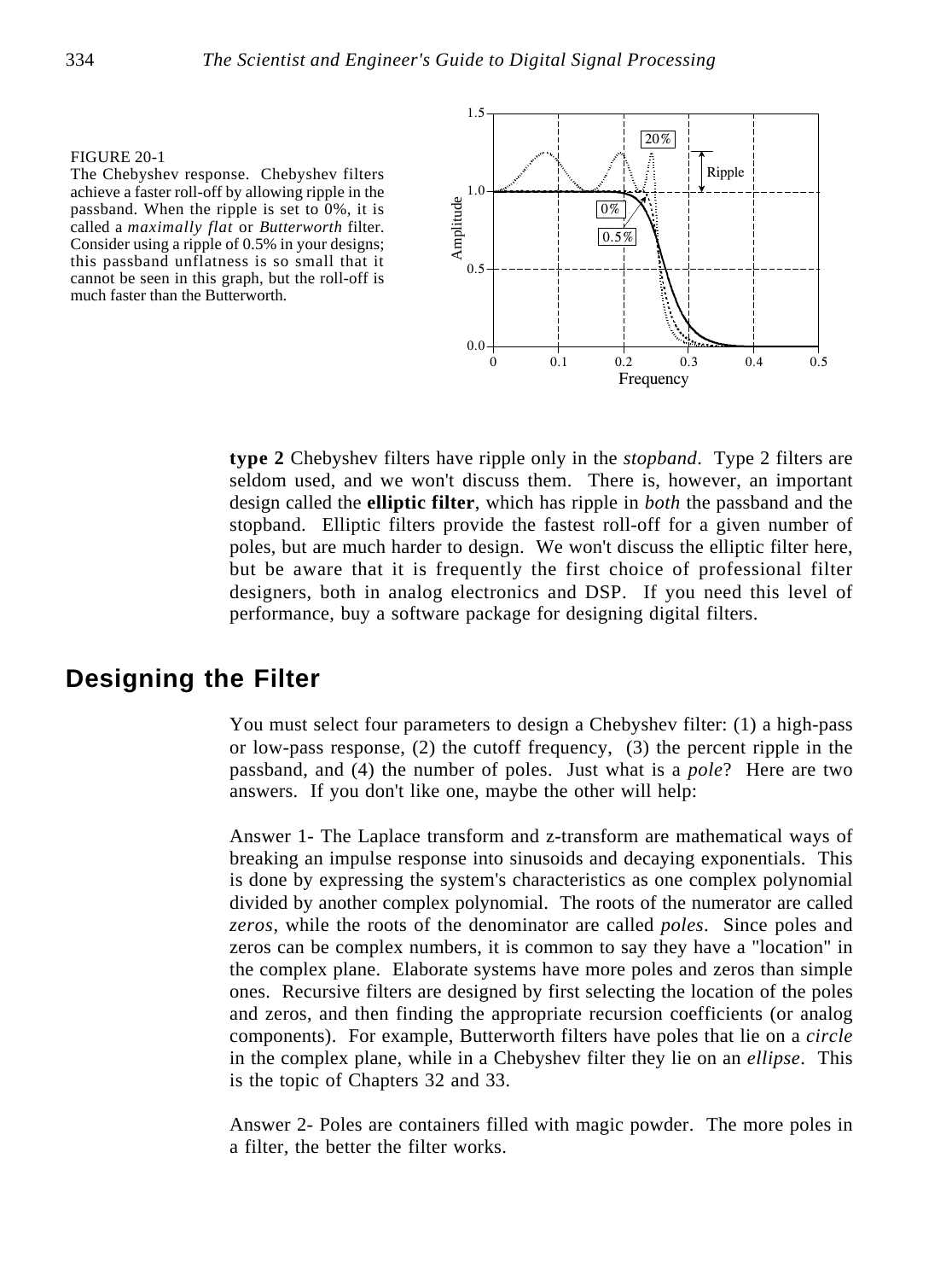

FIGURE 20-2

Chebyshev frequency responses. Figures (a) and (b) show the frequency responses of low-pass Chebyshev

Kidding aside, the point is that you can use these filters very effectively without knowing the nasty mathematics behind them. Filter design is a specialty. In actual practice, more engineers, scientists and programmers think in terms of answer 2, than answer 1.

Figure 20-2 shows the frequency response of several Chebyshev filters with 0.5% ripple. For the method used here, the number of poles must be *even*. The cutoff frequency of each filter is measured where the amplitude crosses 0.707 (-3dB). Filters with a cutoff frequency near 0 or 0.5 have a sharper roll-off than filters in the center of the frequency range. For example, a two pole filter at  $f_C$  = 0.05 has about the same roll-off as a four pole filter at  $f_C$  = 0.25. This is fortunate; fewer poles can be used near 0 and 0.5 because of round-off noise. More about this later.

There are two ways of finding the recursion coefficients without using the ztransform. First, the cowards way: use a table. Tables 20-1 and 20-2 provide the recursion coefficients for low-pass and high-pass filters with 0.5% passband ripple. If you only need a quick and dirty design, copy the appropriate coefficients into your program, and you're done.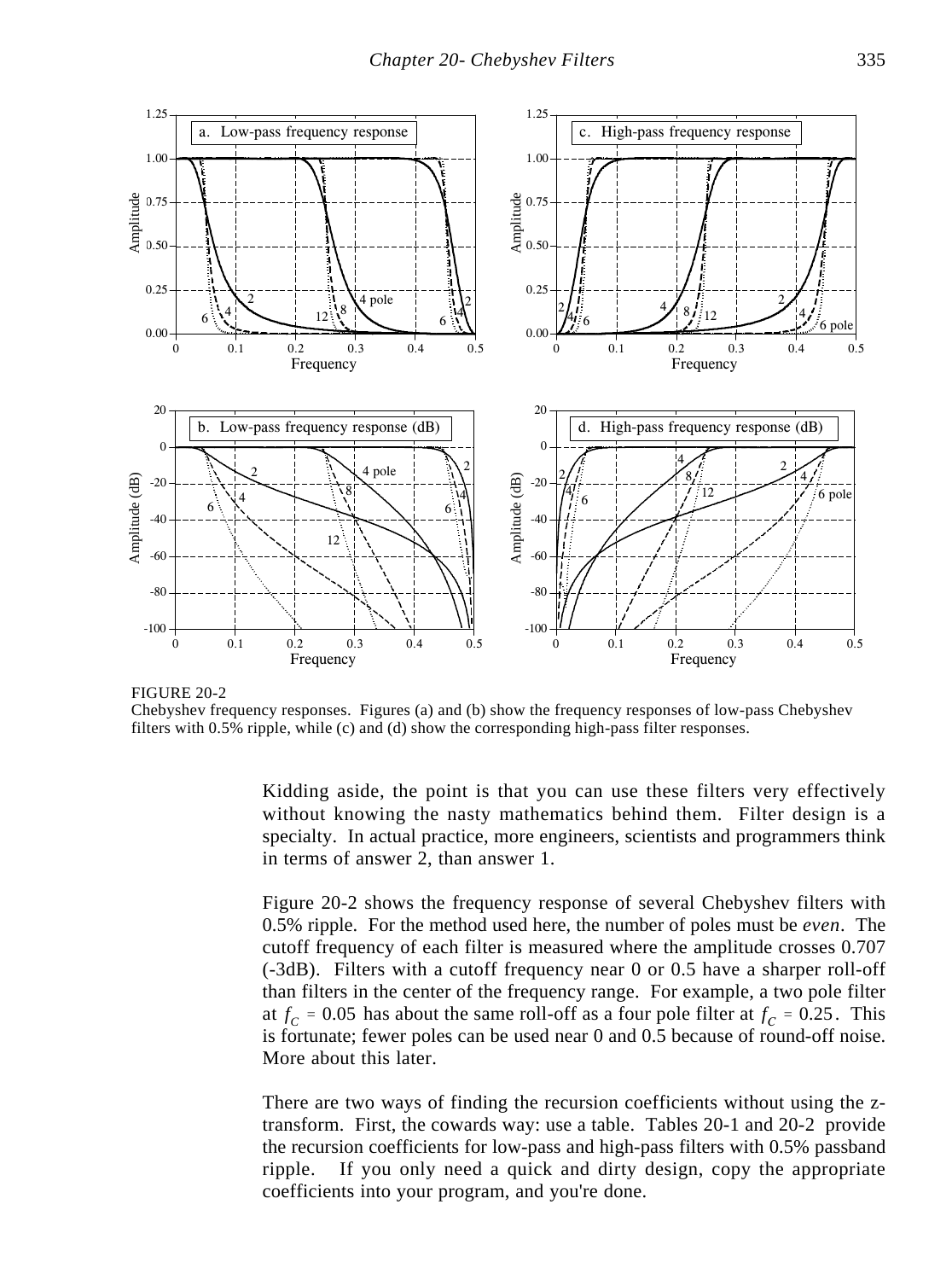336 *The Scientist and Engineer's Guide to Digital Signal Processing*

| $f_C$ | 2 Pole                                                                                                   | 4 Pole                                                                                                                                                                                          | 6 Pole                                                                                                                                                                                                                                                                                                                    |
|-------|----------------------------------------------------------------------------------------------------------|-------------------------------------------------------------------------------------------------------------------------------------------------------------------------------------------------|---------------------------------------------------------------------------------------------------------------------------------------------------------------------------------------------------------------------------------------------------------------------------------------------------------------------------|
| 0.01  | a0= 8.663387E-04<br>al= 1.732678E-03 bl= 1.919129E+00<br>a2= 8.663387E-04 b2= -9.225943E-01              | a0= 4.149425E-07 (!! Unstable !!)<br>al= 1.659770E-06 bl= 3.893453E+00<br>2.489655E-06 b2= -5.688233E+00<br>a2=<br>1.659770E-06 b3= 3.695783E+00<br>a3=<br>a4= 4.149425E-07 b4= -9.010106E-01   | a0= 1.391351E-10 (!! Unstable !!)<br>al= 8.348109E-10 bl= 5.883343E+00<br>2.087027E-09<br>b2= $-1.442798E+01$<br>$a2=$<br>2.782703E-09<br>b3= 1.887786E+01<br>a3=<br>a4= 2.087027E-09<br>b4= -1.389914E+01<br>a5= 8.348109E-10 b5= 5.459909E+00<br>a6= 1.391351E-10 b6= -8.939932E-01                                     |
| 0.025 | a0= 5.112374E-03<br>al= 1.022475E-02 bl= 1.797154E+00<br>a2= 5.112374E-03 b2= -8.176033E-01              | a0= 1.504626E-05<br>b1= 3.725385E+00<br>a1=<br>6.018503E-05<br>$b2 = -5.226004E + 00$<br>a2=<br>9.027754E-05<br>a3= 6.018503E-05<br>b3= 3.270902E+00<br>a4= 1.504626E-05 b4= -7.705239E-01      | 3.136210E-08<br>$(!!$ Unstable $!!)$<br>a0=<br>1.881726E-07<br>b1= 5.691653E+00<br>al=<br>4.704314E-07<br>$b2 = -1.353172E + 01$<br>a2=<br>6.272419E-07<br>b3= 1.719986E+01<br>a3=<br>4.704314E-07<br>b4= $-1.232689E+01$<br>$a4=$<br>1.881726E-07<br>b5= 4.722721E+00<br>a5=<br>3.136210E-08<br>b6= -7.556340E-01<br>аб= |
| 0.05  | a0= 1.868823E-02<br>al= 3.737647E-02 bl= 1.593937E+00<br>a2= 1.868823E-02 b2= -6.686903E-01              | 2.141509E-04<br>a0=<br>8.566037E-04 bl= 3.425455E+00<br>a1=<br>$a2=$<br>1.284906E-03 b2= -4.479272E+00<br>8.566037E-04 b3= 2.643718E+00<br>$a3=$<br>a4= 2.141509E-04 b4= -5.933269E-01          | 1.771089E-06<br>a0=<br>1.062654E-05<br>b1= 5.330512E+00<br>al=<br>2.656634E-05<br>b2= -1.196611E+01<br>$a2=$<br>3.542179E-05<br>b3= 1.447067E+01<br>$a3=$<br>2.656634E-05<br>b4= -9.937710E+00<br>$a4=$<br>1.062654E-05<br>b5= 3.673283E+00<br>a5=<br>1.771089E-06<br>b6= -5.707561E-01<br>аб=                            |
| 0.075 | a0= 3.869430E-02<br>al= 7.738860E-02 bl= 1.392667E+00<br>a2= 3.869430E-02 b2= -5.474446E-01              | a0= 9.726342E-04<br>3.890537E-03 bl= 3.103944E+00<br>al=<br>$a2=$<br>5.835806E-03 b2= -3.774453E+00<br>3.890537E-03 b3= 2.111238E+00<br>a3=<br>a4= 9.726342E-04 b4= -4.562908E-01               | 1.797538E-05<br>a0=<br>1.078523E-04 bl= 4.921746E+00<br>a1=<br>b2= -1.035734E+01<br>2.696307E-04<br>a2=<br>3.595076E-04<br>b3= 1.189764E+01<br>a3=<br>$a4=$<br>2.696307E-04<br>b4= -7.854533E+00<br>1.078523E-04<br>b5= 2.822109E+00<br>a5=<br>1.797538E-05<br>$b6 = -4.307710E - 01$<br>аб=                              |
| 0.1   | a0= 6.372802E-02<br>al= 1.274560E-01 bl= 1.194365E+00<br>a2= 6.372802E-02 b2= -4.492774E-01              | a0= 2.780755E-03<br>a1=<br>1.112302E-02<br>b1= 2.764031E+00<br>$a2=$<br>1.668453E-02<br>b2= -3.122854E+00<br>1.112302E-02<br>b3= 1.664554E+00<br>$a3=$<br>2.780755E-03 b4= -3.502232E-01<br>a4= | 9.086148E-05<br>a0=<br>5.451688E-04<br>bl= 4.470118E+00<br>al=<br>1.362922E-03<br>$b2 = -8.755594E+00$<br>a2=<br>1.817229E-03<br>b3= 9.543712E+00<br>$a3=$<br>1.362922E-03<br>b4= -6.079376E+00<br>$a4=$<br>5.451688E-04<br>b5= 2.140062E+00<br>a5=<br>9.086148E-05<br>$b6 = -3.247363E - 01$<br>аб=                      |
| 0.15  | 1.254285E-01<br>$a0=$<br>2.508570E-01 bl= 8.070778E-01<br>al=<br>$a2=$<br>1.254285E-01 b2= -3.087918E-01 | 1.180009E-02<br>a0=<br>4.720034E-02<br>b1= 2.039039E+00<br>al=<br>7.080051E-02 b2= -2.012961E+00<br>a2=<br>4.720034E-02 b3= 9.897915E-01<br>a3=<br>1.180009E-02 b4= -2.046700E-01<br>a4=        | 8.618665E-04<br>a0=<br>5.171199E-03<br>b1= 3.455239E+00<br>al=<br>1.292800E-02<br>b2= -5.754735E+00<br>a2=<br>b3= 5.645387E+00<br>1.723733E-02<br>a3=<br>b4= -3.394902E+00<br>1.292800E-02<br>a4=<br>5.171199E-03<br>b5= 1.177469E+00<br>a5=<br>8.618665E-04 b6= -1.836195E-01<br>аб=                                     |
| 0.2   | 1.997396E-01<br>$a0=$<br>3.994792E-01 bl= 4.291048E-01<br>al=<br>1.997396E-01 b2= -2.280633E-01<br>$a2=$ | 3.224554E-02<br>a0=<br>1.289821E-01 bl= 1.265912E+00<br>al=<br>1.934732E-01 b2= -1.203878E+00<br>a2=<br>1.289821E-01 b3= 5.405908E-01<br>a3=<br>3.224554E-02 b4= -1.185538E-01<br>a4=           | 4.187408E-03<br>$a0=$<br>2.512445E-02<br>b1= 2.315806E+00<br>al=<br>6.281112E-02<br>$b2 = -3.293726E + 00$<br>a2=<br>b3= 2.904826E+00<br>a3=<br>8.374816E-02<br>6.281112E-02<br>b4= -1.694128E+00<br>$a4=$<br>2.512445E-02<br>b5= 6.021426E-01<br>a5=<br>4.187408E-03 b6= -1.029147E-01<br>аб=                            |
| 0.25  | a0= 2.858110E-01<br>al= 5.716221E-01 bl= 5.423258E-02<br>2.858110E-01 b2= -1.974768E-01<br>$a2=$         | 7.015301E-02<br>a0=<br>2.806120E-01 bl= 4.541481E-01<br>a1=<br>4.209180E-01 b2= -7.417536E-01<br>$a2=$<br>2.806120E-01 b3= 2.361222E-01<br>$a3=$<br>7.015301E-02 b4= -7.096476E-02<br>a4=       | 1.434449E-02<br>a0=<br>8.606697E-02 bl= 1.076052E+00<br>al=<br>2.151674E-01 b2= -1.662847E+00<br>a2=<br>2.868899E-01 b3= 1.191063E+00<br>a3=<br>2.151674E-01 b4= -7.403087E-01<br>$a4=$<br>8.606697E-02 b5= 2.752158E-01<br>a5=<br>1.434449E-02 b6= -5.722251E-02<br>аб=                                                  |
| 0.3   | a0= 3.849163E-01<br>7.698326E-01 bl= -3.249116E-01<br>al=<br>3.849163E-01 b2= -2.147536E-01<br>$a2=$     | a0= 1.335566E-01<br>5.342263E-01 bl= -3.904486E-01<br>a1=<br>8.013394E-01 b2= -6.784138E-01<br>a2=<br>5.342263E-01 b3= -1.412021E-02<br>a3=<br>a4= 1.335566E-01 b4= -5.392238E-02               | 3.997487E-02<br>a0=<br>2.398492E-01 bl= -2.441152E-01<br>al=<br>5.996231E-01 b2= -1.130306E+00<br>a2=<br>7.994975E-01 b3= 1.063167E-01<br>a3=<br>a4= 5.996231E-01 b4= -3.463299E-01<br>a5= 2.398492E-01 b5= 8.882992E-02<br>a6= 3.997487E-02 b6= -3.278741E-02                                                            |
| 0.35  | a0= 5.001024E-01<br>al= 1.000205E+00 bl= -7.158993E-01<br>a2= 5.001024E-01 b2= -2.845103E-01             | a0= 2.340973E-01<br>al= 9.363892E-01 bl= -1.263672E+00<br>a2= 1.404584E+00 b2= -1.080487E+00<br>a3= 9.363892E-01 b3= -3.276296E-01<br>a4= 2.340973E-01 b4= -7.376791E-02                        | a0= 9.792321E-02<br>al= 5.875393E-01 bl= -1.627573E+00<br>a2= 1.468848E+00 b2= -1.955020E+00<br>a3= 1.958464E+00<br>b3= -1.075051E+00<br>a4= 1.468848E+00 b4= -5.106501E-01<br>a5= 5.875393E-01 b5= -7.239843E-02<br>a6= 9.792321E-02 b6= -2.639193E-02                                                                   |
| 0.40  | a0= 6.362308E-01<br>al= 1,272462E+00 bl= -1,125379E+00<br>a2= 6.362308E-01 b2= -4.195441E-01             | a0= 3.896966E-01<br>a1= 1.558787E+00<br>bl= -2.161179E+00<br>a2= 2.338180E+00 b2= -2.033992E+00<br>a3= 1.558787E+00 b3= -8.789098E-01<br>a4= 3.896966E-01 b4= -1.610655E-01                     | a0= 2.211834E-01<br>al= 1.327100E+00 bl= -3.058672E+00<br>a2= 3.317751E+00 b2= -4.390465E+00<br>a3= 4.423668E+00 b3= -3.523254E+00<br>3.317751E+00 b4= -1.684185E+00<br>a4=<br>a5= 1.327100E+00 b5= -4.414881E-01<br>a6= 2.211834E-01 b6= -5.767513E-02                                                                   |
| 0.45  | a0= 8.001101E-01<br>al= 1.600220E+00 bl= -1.556269E+00<br>a2= 8.001101E-01 b2= -6.441713E-01             | a0= 6.291693E-01<br>2.516677E+00 bl= -3.077062E+00<br>al=<br>3.775016E+00 b2= -3.641323E+00<br>a2=<br>a3= 2.516677E+00 b3= -1.949229E+00<br>a4= 6.291693E-01 b4= -3.990945E-01                  | a0= 4.760635E-01<br>2.856381E+00 b1= -4.522403E+00<br>al=<br>7.140952E+00 b2= -8.676844E+00<br>a2=<br>a3= 9.521270E+00 b3= -9.007512E+00<br>a4=                                                                                                                                                                           |
|       | TABLE 20-1<br>Low-pass Chebyshev filters (0.5% ripple)                                                   |                                                                                                                                                                                                 | a5=<br>2.856381E+00 b5= -1.702543E+00<br>a6= 4.760635E-01 b6= -2.303303E-01                                                                                                                                                                                                                                               |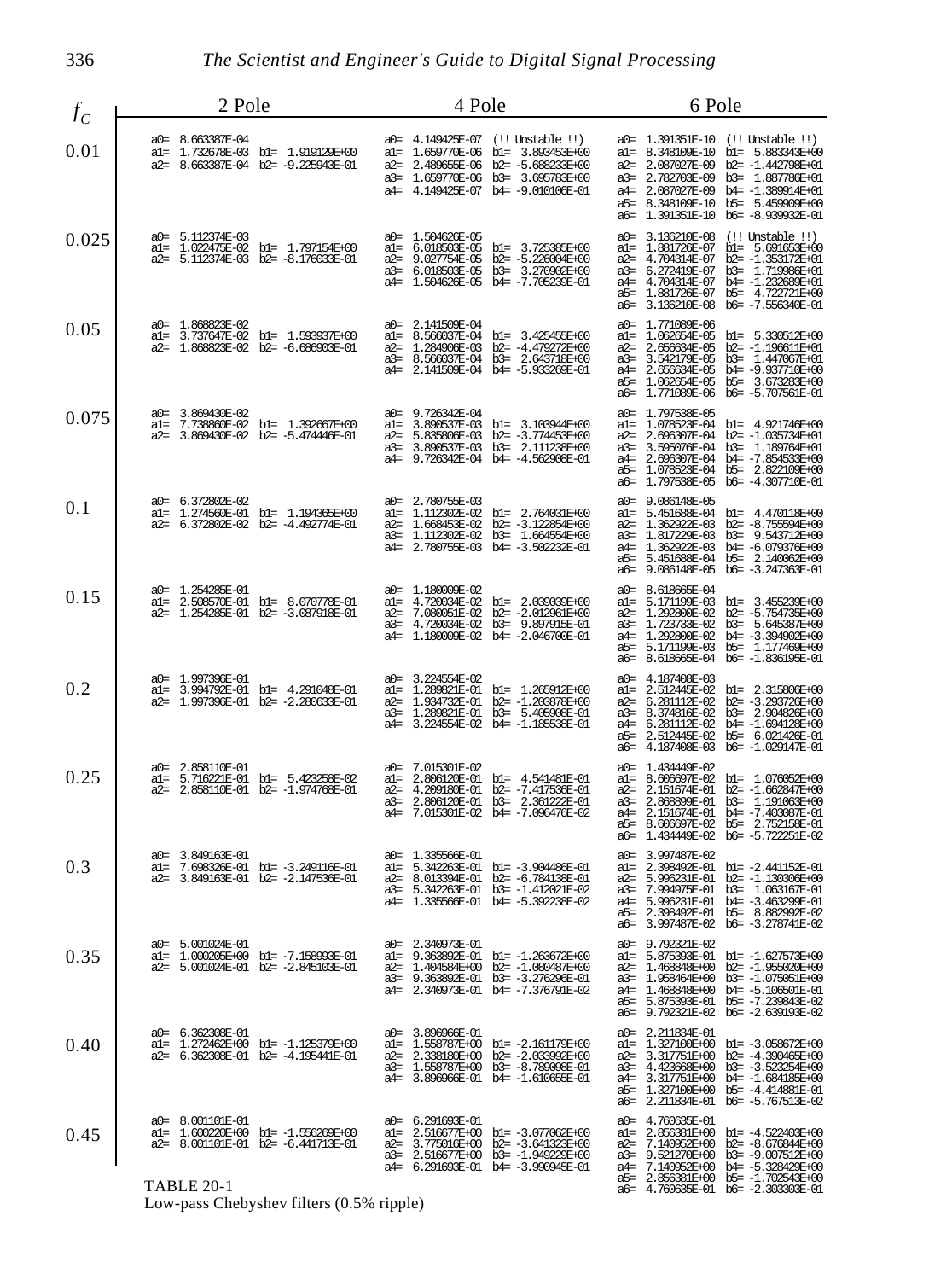| $f_C$ | 2 Pole                                                                                                      | 4 Pole                                                                                                                                                                                         | 6 Pole                                                                                                                                                                                                                                                                             |
|-------|-------------------------------------------------------------------------------------------------------------|------------------------------------------------------------------------------------------------------------------------------------------------------------------------------------------------|------------------------------------------------------------------------------------------------------------------------------------------------------------------------------------------------------------------------------------------------------------------------------------|
| 0.01  | a0= 9.567529E-01<br>al= -1.913506E+00 bl= 1.911437E+00<br>a2= 9.567529E-01 b2= -9.155749E-01                | a0= 9.121579E-01 (!! Unstable !!)<br>al= -3.648632E+00 bl= 3.815952E+00<br>a2= 5.472947E+00 b2= -5.465026E+00<br>a3= -3.648632E+00 b3= 3.481295E+00<br>a4= 9.121579E-01 b4= -8.322529E-01      | a0= 8.630195E-01 (!! Unstable !!)<br>al= -5.178118E+00 bl= 5.705102E+00<br>a2= 1.294529E+01 b2= -1.356935E+01<br>a3= -1.726039E+01 b3= 1.722231E+01<br>a4= 1.294529E+01 b4= -1.230214E+01<br>a5= -5.178118E+00 b5= 4.689218E+00<br>a6= 8.630195E-01 b6= -7.451429E-01              |
| 0.025 | a0= 8.950355E-01<br>al= -1.790071E+00 bl= 1.777932E+00<br>a2= 8.950355E-01 b2= -8.022106E-01                | a0= 7.941874E-01<br>b1= 3.538919E+00<br>$al = -3.176750E+00$<br>a2= 4.765125E+00<br>$b2 = -4.722213E+00$<br>a3= -3.176750E+00 b3= 2.814036E+00<br>a4= 7.941874E-01 b4= -6.318300E-01           | a0= 6.912863E-01<br>(!! Unstable !!)<br>al= -4.147718E+00 bl= 5.261399E+00<br>b2= $-1.157800E+01$<br>a2= 1.036929E+01<br>a3= -1.382573E+01 b3= 1.363599E+01<br>a4= 1.036929E+01 b4= -9.063840E+00<br>a5= -4.147718E+00 b5= 3.223738E+00<br>a6= 6.912863E-01 b6= -4.793541E-01      |
| 0.05  | a0= 8.001102E-01<br>al= -1.600220E+00 bl= 1.556269E+00<br>a2= 8.001102E-01 b2= -6.441715E-01                | a0= 6.291694E-01<br>a1= -2.516678E+00<br>b1= 3.077062E+00<br>a2= 3.775016E+00<br>b2= -3.641324E+00<br>a3= -2.516678E+00 b3= 1.949230E+00<br>a4= 6.291694E-01 b4= -3.990947E-01                 | a0= 4.760636E-01<br>$a1 = -2.856382E + 00$<br>b1= 4.522403E+00<br>a2= 7.140954E+00<br>$b2 = -8.676846E + 00$<br>a3= -9.521272E+00<br>b3= 9.007515E+00<br>a4= 7.140954E+00<br>b4= -5.328431E+00<br>b5= 1.702544E+00<br>a5= -2.856382E+00<br>a6= 4.760636E-01 b6= -2.303304E-01      |
| 0.075 | a0= 7.142028E-01<br>al= -1.428406E+00 bl= 1.338264E+00<br>a2= 7.142028E-01 b2= -5.185469E-01                | a0= 4.965350E-01<br>a1= -1.986140E+00<br>bl= 2.617304E+00<br>b2= -2.749252E+00<br>a2= 2.979210E+00<br>a3= $-1.986140E+00$<br>b3= 1.325548E+00<br>a4= 4.965350E-01 b4= -2.524546E-01            | a0= 3.259100E-01<br>al= -1.955460E+00 bl= 3.787397E+00<br>b2= -6.288362E+00<br>a2= 4.888651E+00<br>a3= -6.518201E+00<br>b3= 5.747801E+00<br>b4= -3.041570E+00<br>a4=<br>4.888651E+00<br>a5= $-1.955460E+00$<br>b5= 8.808669E-01<br>3.259100E-01<br>$b6 = -1.122464E - 01$<br>аб=   |
| 0.1   | a0= 6.362307E-01<br>al= -1.272461E+00 bl= 1.125379E+00<br>a2= 6.362307E-01 b2= -4.195440E-01                | a0= 3.896966E-01<br>a1= -1.558786E+00<br>b1= 2.161179E+00<br>a2=<br>2.338179E+00<br>b2= -2.033991E+00<br>a3= $-1.558786E+00$<br>b3= 8.789094E-01<br>a4= 3.896966E-01 b4= -1.610655E-01         | a0= 2.211833E-01<br>a1= -1.327100E+00<br>b1= 3.058671E+00<br>$b2 = -4.390464E + 00$<br>a2= 3.317750E+00<br>a3= -4.423667E+00<br>b3= 3.523252E+00<br>3.317750E+00<br>b4= -1.684184E+00<br>a4=<br>a5= $-1.327100E+00$<br>b5= 4.414878E-01<br>a6= 2.211833E-01 b6= -5.767508E-02      |
| 0.15  | a0= 5.001024E-01<br>al= -1.000205E+00 bl= 7.158993E-01<br>a2= 5.001024E-01 b2= -2.845103E-01                | a0= 2.340973E-01<br>al= -9.363892E-01<br>bl= 1.263672E+00<br>a2= 1.404584E+00 b2= -1.080487E+00<br>a3= -9.363892E-01 b3= 3.276296E-01<br>a4= 2.340973E-01 b4= -7.376791E-02                    | a0= 9.792321E-02<br>a1= -5.875393E-01<br>b1= 1.627573E+00<br>1.468848E+00<br>$b2 = -1.955020E + 00$<br>$a2=$<br>b3= 1.075051E+00<br>a3= $-1.958464E+00$<br>b4= -5.106501E-01<br>a4= 1.468848E+00<br>b5= 7.239843E-02<br>a5= -5.875393E-01<br>a6= 9.792321E-02<br>b6= -2.639193E-02 |
| 0.2   | a0= 3.849163E-01<br>al= -7.698326E-01 bl= 3.249116E-01<br>a2= 3.849163E-01 b2= -2.147536E-01                | a0= 1.335566E-01<br>a1= -5.342262E-01<br>b1= 3.904484E-01<br>a2= 8.013393E-01<br>b2= -6.784138E-01<br>a3= -5.342262E-01 b3= 1.412016E-02<br>a4= 1.335566E-01 b4= -5.392238E-02                 | a0= 3.997486E-02<br>al= -2.398492E-01<br>b1= 2.441149E-01<br>a2= 5.996230E-01 b2= -1.130306E+00<br>b3= -1.063169E-01<br>a3= -7.994973E-01<br>a4= 5.996230E-01<br>$b4 = -3.463299E - 01$<br>a5= -2.398492E-01 b5= -8.882996E-02<br>a6= 3.997486E-02 b6= -3.278741E-02               |
| 0.25  | a0= 2.858111E-01<br>al= -5.716222E-01 bl= -5.423243E-02<br>a2= 2.858111E-01 b2= -1.974768E-01               | a0= 7.015302E-02<br>al= -2.806121E-01 bl= -4.541478E-01<br>4.209182E-01 b2= -7.417535E-01<br>a2=<br>a3= -2.806121E-01 b3= -2.361221E-01<br>a4= 7.015302E-02 b4= -7.096475E-02                  | a0= 1.434450E-02<br>al= -8.606701E-02 bl= -1.076051E+00<br>a2= 2.151675E-01 b2= -1.662847E+00<br>a3= -2.868900E-01 b3= -1.191062E+00<br>a4= 2.151675E-01 b4= -7.403085E-01<br>a5= -8.606701E-02 b5= -2.752156E-01<br>a6= 1.434450E-02 b6= -5.722250E-02                            |
| 0.3   | a0= 1.997396E-01<br>al= -3.994792E-01 bl= -4.291049E-01<br>a2= 1.997396E-01 b2= -2.280633E-01               | a0= 3.224553E-02<br>al= -1.289821E-01 bl= -1.265912E+00<br>a2= 1.934732E-01 b2= -1.203878E+00<br>a3= -1.289821E-01 b3= -5.405908E-01<br>a4= 3.224553E-02 b4= -1.185538E-01                     | a0= 4.187407E-03<br>al= -2.512444E-02 bl= -2.315806E+00<br>a2= 6.281111E-02 b2= -3.293726E+00<br>a3= -8.374815E-02 b3= -2.904827E+00<br>a4= 6.281111E-02 b4= -1.694129E+00<br>a5= -2.512444E-02 b5= -6.021426E-01<br>a6= 4.187407E-03 b6= -1.029147E-01                            |
| 0.35  | a0= 1.254285E-01<br>al= -2.508570E-01 bl= -8.070777E-01<br>a2= 1.254285E-01 b2= -3.087918E-01               | a0= 1.180009E-02<br>$al = -4.720035E-02$ $bl = -2.039039E+00$<br>a2= 7.080051E-02 b2= -2.012961E+00<br>a3= -4.720035E-02 b3= -9.897915E-01<br>a4= 1.180009E-02 b4= -2.046700E-01               | a0= 8.618665E-04<br>al= -5.171200E-03 bl= -3.455239E+00<br>a2= 1.292800E-02 b2= -5.754734E+00<br>a3= -1.723733E-02 b3= -5.645387E+00<br>a4= 1.292800E-02 b4= -3.394902E+00<br>a5= -5.171200E-03 b5= -1.177469E+00<br>a6= 8.618665E-04 b6= -1.836195E-01                            |
| 0.40  | a0= 6.372801E-02<br>al= -1.274560E-01 bl= -1.194365E+00<br>a2= 6.372801E-02 b2= -4.492774E-01               | a0= 2.780754E-03<br>al= -1.112302E-02 bl= -2.764031E+00<br>a2= 1.668453E-02 b2= -3.122854E+00<br>a3= -1.112302E-02 b3= -1.664554E+00<br>a4= 2.780754E-03 b4= -3.502233E-01                     | a0= 9.086141E-05<br>$al = -5.451685E-04$ $bl = -4.470118E+00$<br>a2= 1.362921E-03 b2= -8.755595E+00<br>a3= -1.817228E-03 b3= -9.543712E+00<br>a4= 1.362921E-03 b4= -6.079377E+00<br>a5= -5.451685E-04 b5= -2.140062E+00<br>a6= 9.086141E-05 b6= -3.247363E-01                      |
| 0.45  | a0= 1.868823E-02<br>al= -3.737647E-02 bl= -1.593937E+00<br>a2= 1.868823E-02 b2= -6.686903E-01<br>TABLE 20-2 | a0= 2.141509E-04<br>$al = -8.566037E - 04$ $bl = -3.425455E + 00$<br>a2= 1.284906E-03 b2= -4.479272E+00<br>$a3 = -8.566037E - 04$ $b3 = -2.643718E + 00$<br>a4= 2.141509E-04 b4= -5.933269E-01 | a0= 1.771089E-06<br>al= -1.062654E-05 bl= -5.330512E+00<br>a2= 2.656634E-05 b2= -1.196611E+01<br>a3= -3.542179E-05 b3= -1.447067E+01<br>a4= 2.656634E-05 b4= -9.937710E+00<br>$a5 = -1.062654E - 05$ $b5 = -3.673283E + 00$<br>a6= 1.771089E-06 b6= -5.707561E-01                  |

High-pass Chebyshev filters (0.5% ripple)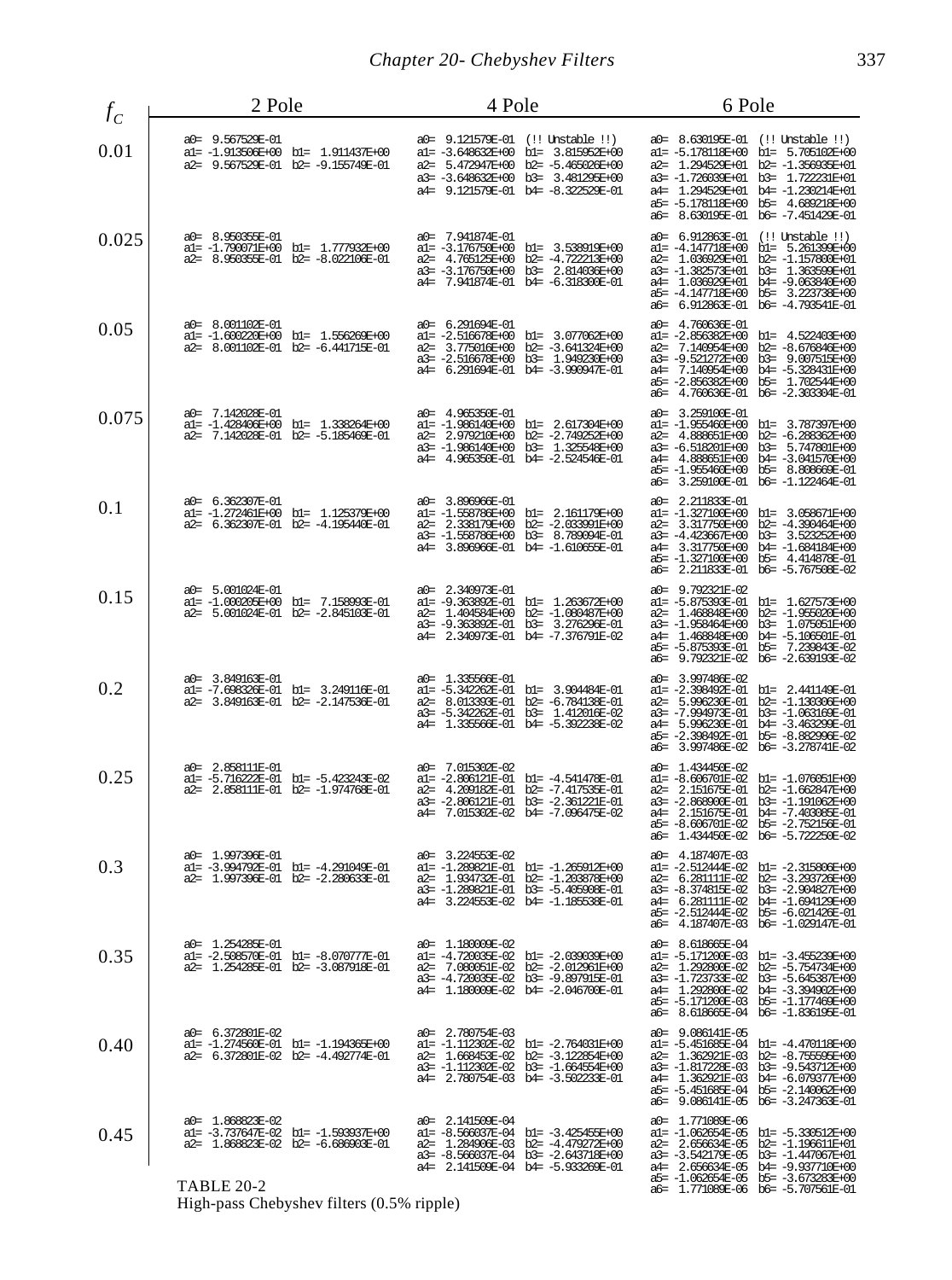There are two problems with using tables to design digital filters. First, tables have a limited choice of parameters. For instance, Table 20-1 only provides 12 different cutoff frequencies, a maximum of 6 poles per filter, and *no* choice of passband ripple. Without the ability to select parameters from a continuous range of values, the filter design cannot be *optimized*. Second, the coefficients must be manually transferred from the table into the program. This is very time consuming and will discourage you from trying alternative values.

Instead of using tabulated values, consider including a subroutine in your program that *calculates* the coefficients. Such a program is shown in Table 20- 4. The good news is that the program is relatively simple in structure. After the four filter parameters are entered, the program spits out the "a" and "b" coefficients in the arrays  $A[\ ]$  and  $B[\ ]$ . The bad news is that the program calls the subroutine in Table 20-5. At first glance this subroutine is really ugly. Don't despair; it isn't as bad as it seems! There is one simple branch in line 1120. Everything else in the subroutine is straightforward number crunching. Six variables enter the routine, five variables leave the routine, and fifteen temporary variables (plus indexes) are used within. Table 20-5 provides two sets of test data for debugging this subroutine. Chapter 31 discusses the operation of this program in detail.

# **Step Response Overshoot**

Butterworth and Chebyshev filters have an overshoot of 5 to 30% in their step responses, becoming larger as the number of poles is increased. Figure 20-3a shows the step response for two example Chebyshev filters. Figure (b) shows something that is unique to digital filters and has no counterpart in analog electronics: the amount of overshoot in the step response depends to a small degree on the cutoff frequency of the filter. The excessive overshoot and ringing in the step response results from the Chebyshev filter being optimized for the *frequency domain* at the expense of the *time domain*.



### FIGURE 20-3

Chebyshev step response. The overshoot in the Chebyshev filter's step response is 5% to 30%, depending on the number of poles, as shown in (a), and the cutoff frequency, as shown in (b). Figure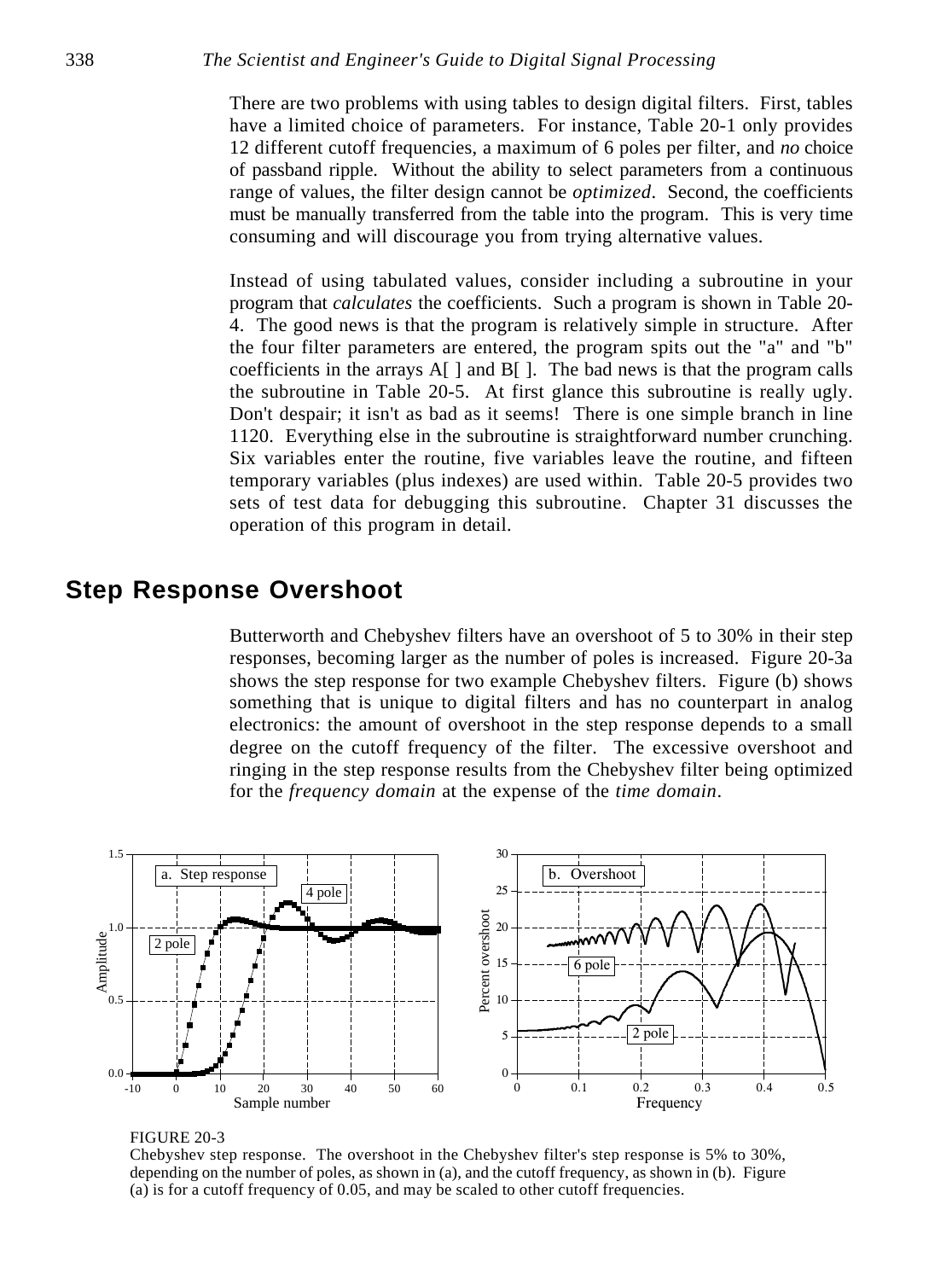## **Stability**

The main limitation of digital filters carried out by convolution is *execution time*. It is possible to achieve nearly any filter response, provided you are willing to wait for the result. Recursive filters are just the opposite. They run like lightning; however, they are limited in performance. For example, consider a 6 pole, 0.5% ripple, low-pass filter with a 0.01 cutoff frequency. The recursion coefficients for this filter can be obtained from Table 20-1:

| $a0 = 1.391351E-10$ |                                          |
|---------------------|------------------------------------------|
|                     | $a1 = 8.348109E-10 b1 = 5.883343E+00$    |
|                     | $a2 = 2.087027E-09$ $b2 = -1.442798E+01$ |
|                     | $a3 = 2.782703E-09$ $b3 = 1.887786E+01$  |
|                     | $a4 = 2.087027E-09$ $b4 = -1.389914E+01$ |
|                     | a5= 8.348109E-10 b5= 5.459909E+00        |
|                     | a6= 1.391351E-10 b6= -8.939932E-01       |

Look carefully at these coefficients. The "b" coefficients have an absolute value of about *ten*. Using single precision, the round-off noise on each of these numbers is about one ten-millionth of the value, i.e.,  $10^{-6}$ . Now look at the "a" coefficients, with a value of about  $10^{-9}$ . Something is obviously wrong here. The contribution from the input signal (via the "a" coefficients) will be 1000 times smaller than the *noise* from the previously calculated output signal (via the "b" coefficients). This filter won't work! In short, round-off noise limits the number of poles that can be used in a filter. The actual number will depend slightly on the ripple and if it is a high or low-pass filter. The approximate numbers for single precision are:

| <b>TABLE 20-3</b><br>The maximum number of | Cutoff frequency |  | $0.02 \quad 0.05 \quad 0.10 \quad 0.25 \quad 0.40 \quad 0.45 \quad 0.48$ |  |  |
|--------------------------------------------|------------------|--|--------------------------------------------------------------------------|--|--|
| poles for single precision.                | Maximum poles    |  |                                                                          |  |  |

The filter's performance will start to degrade as this limit is approached; the step response will show more overshoot, the stopband attenuation will be poor, and the frequency response will have excessive ripple. If the filter is pushed too far, or there is an error in the coefficients, the output will probably oscillate until an overflow occurs.

There are two ways of extending the maximum number of poles that can be used. First, use double precision. This requires using double precision in the coefficient calculation as well (including the value for *pi* ).

The second method is to implement the filter in *stages*. For example, a six pole filter starts out as a cascade of three stages of two poles each. The program in Table 20-4 combines these three stages into a single set of recursion coefficients for easier programming. However, the filter is more stable if carried out as the original three separate stages. This requires knowing the "a" and "b" coefficients for each of the stages. These can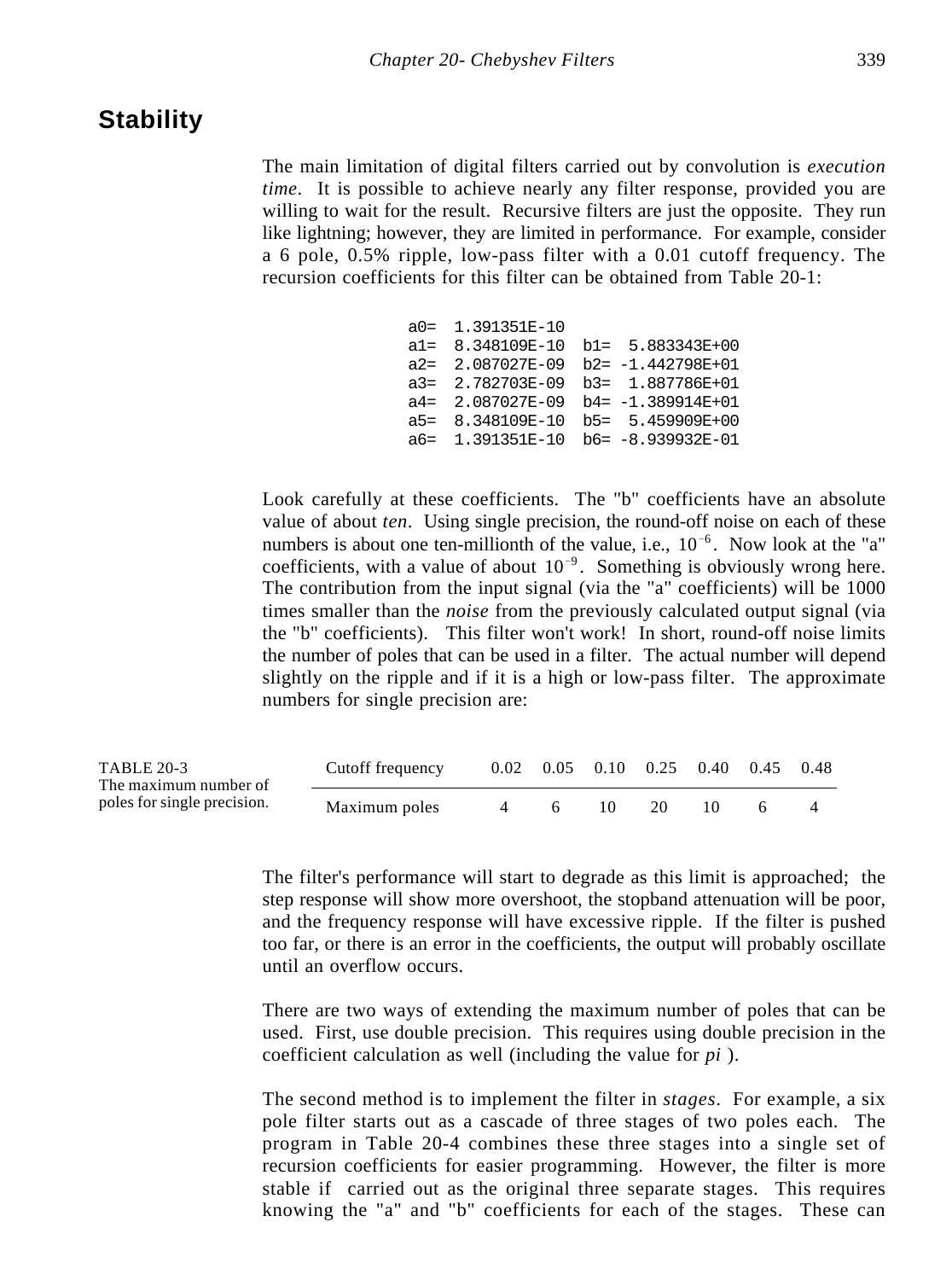```
100 'CHEBYSHEV FILTER- RECURSION COEFFICIENT CALCULATION
\frac{110}{120}'INITIALIZE VARIABLES
130 DIM A[22] 'holds the "a" coefficients upon program completion
140 DIM B[22] \blacksquare 'holds the "b" coefficients upon program completion
150 DIM TA[22] <sup>'internal use for combining stages</sup>
160 DIM TB[22] <sup>'internal use for combining stages</sup>
170 '
180 FOR I% = 0 TO 22
190 A[I\%] = 0200 B[I\%] = 0210 NEXT I%
220 '
230 A[2] = 1240 B[2] = 1250 PI = 3.14159265
260 'ENTER THE FOUR FILTER PARAMETERS
270 INPUT "Enter cutoff frequency (0 to .5): ", FC
280 INPUT "Enter 0 for LP, 1 for HP filter: ", LH
290 INPUT "Enter percent ripple (0 to 29): ", PR
300 INPUT "Enter number of poles (2,4,...20): ", NP
310 '<br>320 FOR P% = 1 TO NP/2
                                      'LOOP FOR EACH POLE-PAIR
330 '
340 GOSUB 1000   The subroutine in TABLE 20-5
350 '<br>360 FOR I% = 0 TO 22
                                      'Add coefficients to the cascade
370 TA[I\%] = A[I\%]380 TB[I%] = B[I%]
390 NEXT I%
400 '
410 FOR I% = 2 TO 22
420 A[I%] = A0*TA[I%] + A1*TA[I%-1] + A2*TA[I%-2]
430 \text{ B}[1\%] = \text{TB}[1\%] - \text{B1*TB}[1\% - 1] - \text{B2*TB}[1\% - 2]440 NEXT I%
450 '
460 NEXT P%
470 '
480 B[2] = 0 'Finish combining coefficients
490 FOR I% = 0 TO 20
500 A[I%] = A[I%+2]
510 B[I\%] = -B[I\% + 2]520 NEXT I%
530 '<br>540 SA = 0
                                      'NORMALIZE THE GAIN
550 SB = 0560 FOR I% = 0 TO 20
570 IF LH = 0 THEN SA = SA + A[I\%]580 IF LH = 0 THEN SB = SB + B[I%]
590 IF LH = 1 THEN SA = SA + A[I%] * (-1)^I%<br>600 IF LH = 1 THEN SB = SB + B[I%] * (-1)^I%
600 IF LH = 1 THEN SB = SB610 NEXT I%
620 '
630 GAIN = SA / (1 - SB)640 '
650 FOR I% = 0 TO 20
660 A[I%] = A[I%] / GAIN
670 NEXT I%
680 ' The final recursion coefficients are in A[] and B[]
690 END
```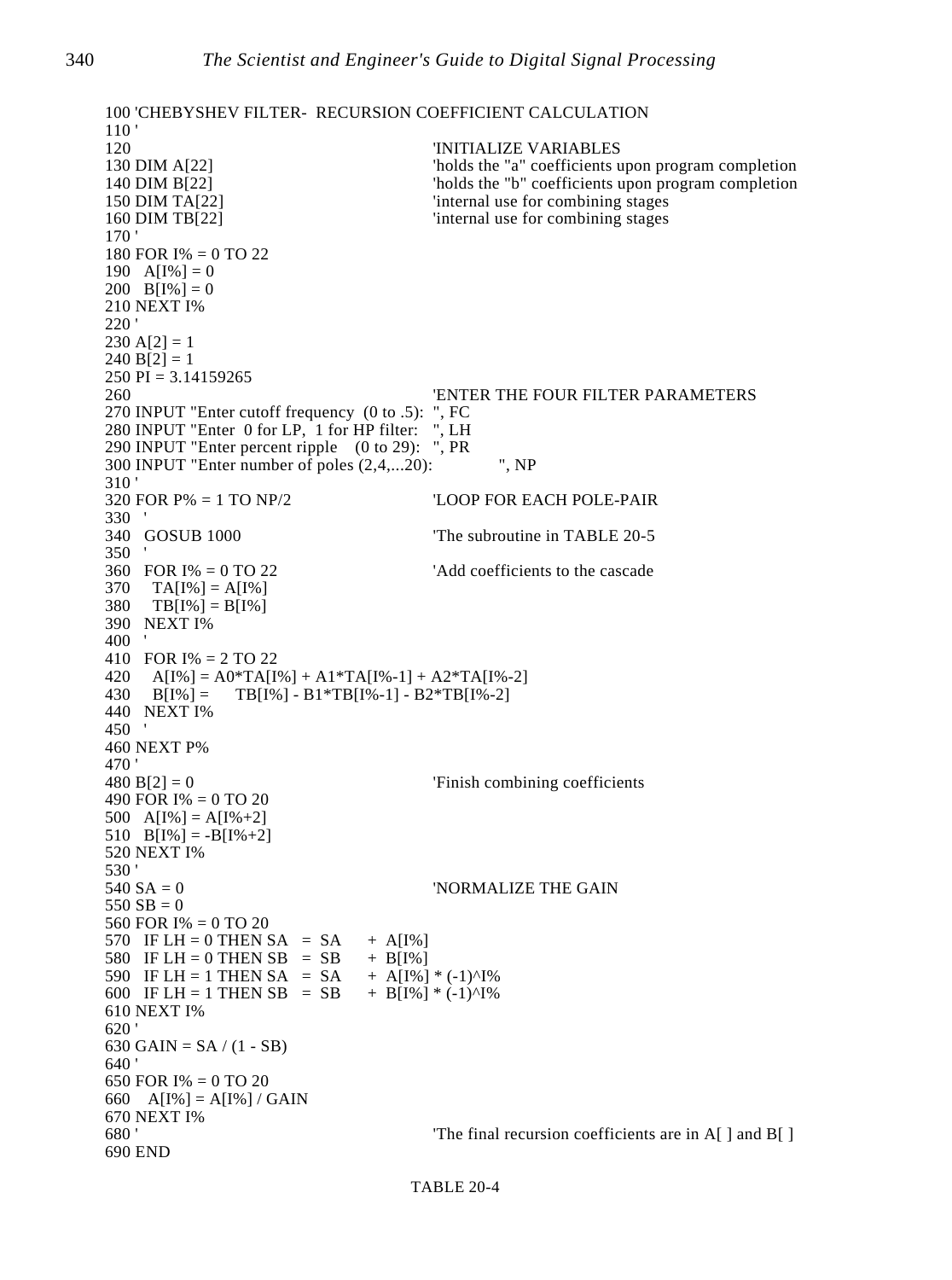```
1000 'THIS SUBROUTINE IS CALLED FROM TABLE 20-4, LINE 340
1010 '
1020 ' Variables entering subroutine: PI, FC, LH, PR, HP, P%
1030 ' Variables exiting subroutine: A0, A1, A2, B1, B2<br>1040 ' Variables used internally: RP, IP, ES, VX, KX
                                                 RP, IP, ES, VX, KX, T, W, M, D, K,
1050 ' X0, X1, X2, Y1, Y2
1060 '<br>1070 '
                                                 'Calculate the pole location on the unit circle
1080 \text{ RP} = -\text{COS}(\text{PI}/(\text{NP}^*2) + (\text{P}\% - 1) * \text{PI}/\text{NP})1090 IP = \text{SIN}(\text{PI}/(\text{NP*2}) + (\text{P}\% - 1) * \text{PI}/\text{NP})1100<br>1110 '
                                                 'Warp from a circle to an ellipse
1120 IF PR = 0 THEN GOTO 1210
1130 ES = SQR( (100 / (100-PR))<sup>2</sup> -1)
1140 \text{ VX} = (1/\text{NP}) * LOG((1/\text{ES}) + SQR((1/\text{ES}^2) + 1))1150 KX = (1/NP) * LOG( (1/ES) + SQR( (1/ES^2) - 1))
1160 KX = (EXP(KX) + EXP(-KX))/21170 RP = RP * ( (EXP(VX) - EXP(-VX) ) /2 ) / KX
1180 IP = IP *( (EXP(VX) + EXP(-VX))/2)/KX
1190 '
1200 ' 's-domain to z-domain conversion
1210 \text{ T} = 2 * \text{TAN}(1/2)1220 W = 2*PI*FC1230 M = RP^2 + IP^21240 D = 4 - 4*RP*T + M*T^21250 X0 = T^2/D1260 \text{ X1} = 2 \cdot \text{T}^2/ \text{D}1270 X2 = T^2/D1280 \text{ Y1} = (8 - 2 * \text{M} * \text{T}^2)/\text{D}1290 Y2 = (-4 - 4*RP*T - M*T^2)/D\frac{1300}{1310}'LP TO LP, or LP TO HP transform
1320 IF LH = 1 THEN K = -COS(W/2 + 1/2) / COS(W/2 - 1/2)1330 IF LH = 0 THEN K = SIN(1/2 - W/2) / SIN(1/2 + W/2)1340 \text{ D} = 1 + \text{Y}1^* \text{K} - \text{Y}2^* \text{K}^21350 \text{ A}0 = (X0 - X1*K + X2*K^2)/D1360 \text{ A}1 = (-2^*X0^*K + X1 + X1^*K^2 - 2^*X2^*K)/D1370 \text{ A}2 = (X0*K^2 - X1*K + X2)/D1380 B1 = (2*K + Y1 + Y1*K^2 - 2*Y2*K)1390 B2 = (-(K^2) - Y1*K + Y2)/D1400 IF LH = 1 THEN A1 = -A11410 IF LH = 1 THEN B1 = -B11420 '
1430 RETURN
                                           TABLE 20-5
```
### TABLE 20-4 and 20-5

Program to calculate the "a" and "b" coefficients for Chebyshev recursive filters. In lines 270-300, four parameters are entered into the program. The cutoff frequency, FC, is expressed as a fraction of the sampling frequency, and therefore must be in the range: 0 to 0.5. The variable, LH, is set to a value of *one* for a high-pass filter, and *zero* for a low-pass filter. The value entered for PR must be in the range of 0 to 29, corresponding to 0 to 29% ripple in the filter's frequency response. The number of poles in the filter, entered in the variable NP, must be an even integer between 2 and 20. At the completion of the program, the "a" and "b" coefficients are stored in the arrays A[ ] and B[ ] ( $a_0 = A[0]$ ,  $a_1 = A[1]$ , etc.). TABLE 20-5 is a subroutine called from line 340 of the main program. Six variables are passed to this subroutine, and five variables are returned. Table 20-6 (next page) contains two sets of data to help debug this subroutine. The functions: COS and SIN, use radians, not degrees. The function: LOG is the natural (base *e*) logarithm. Declaring all floating point variables (including the value of  $\pi$ ) to be double precision will allow more poles to be used. Tables 20-1 and 20-2 were generated with this program and can be used to test for proper operation. Chapter 33 describes the mathematical operation of this program.